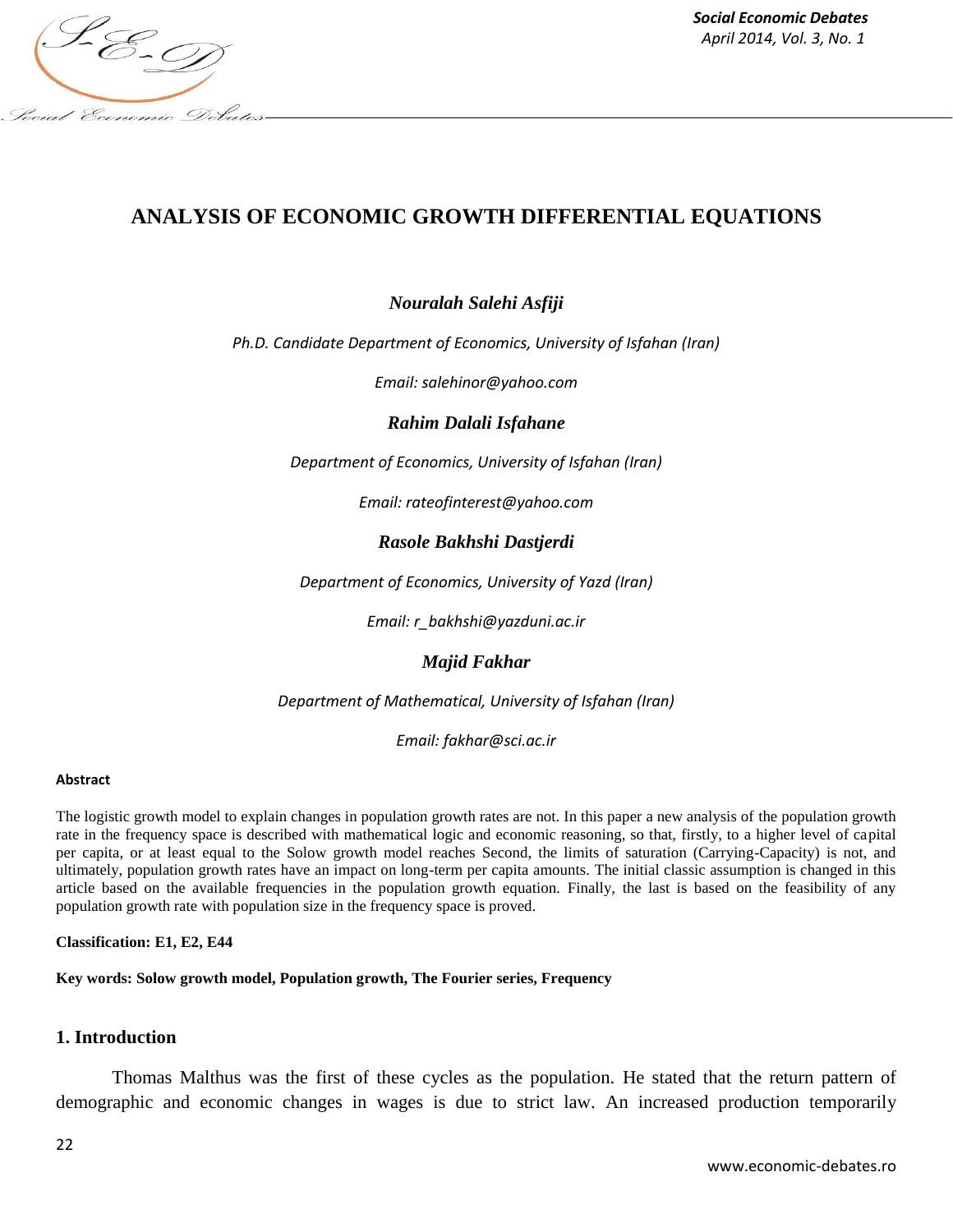

increases wages, but wages will cause a rise in birth rates and labor force will increase again in turn, result in reduced real wages. This decrease in real wages will decrease birth rates or death rates increase. In both cases the fluctuations in population growth rate (real wage) will cause cycle.

Theory of population cycles by Simon Kuznets in the 19th century and 20th century as a model of population growth was again evaluated. So that in America, known cycles of 50 to 25 years Nasty over population growth, labor force, families, established production and inventory investment. An increase in the demand for labor may stimulate changes to technology. Return to previous growth rates may occur in the growth rate of the previous migration. The cycles themselves are produced, but also because it changes the demand for labor resulting from the creation Brown Bashed but some of the cycles themselves are produced. While the movement of population shows unimportant and irregular fluctuations which seem to be mere reflections of economic, sanitary and other conditions, we find quite clearly great waves, the main cause of which are the great wars. The deficit of births during a war and the surplus of births in the immediate postwar period repeat themselves about thirty-three years later, when the new generations are at their time of highest fertility. For the same reason thirty- three years later a third wave occurs. Of course these sub- sequent waves become broader and broader, flatter and flatter, and after a hundred years entirely interfere with each other, so that it may roughly be said that a war calls forth a set of three full cycles of a hundred years duration in all. Two things usually happen to these cycles: they are either reinforced or disturbed by cycles resulting from later wars. For the first possibility Sweden is an excellent example. There it happened again and again that at the end of a cycle a new great war renewed the waves, with the result that there was a continuous succession.

### **2 - The mathematical model**

By introducing Fourier series, it is possible to determine the birth trajectory when the time trajectory of net reduction follows virtually any function. Let any cyclic reproductive function with period *T* be represented by the exponentiated Fourier series.

An exponentiated sinusoidal net maternity function is considered in detail, as populations with cyclically varying net maternity are of particular interest because of their connection to the Easterlin hypothesis. The dynamics of the model are largely determined by the ratio of the population's generation length *(A)* to the period of cyclist (T), and relatively simple expressions are found for the phase difference and relative amplification of the birth and net reproduction functions. More generally, an analytical expression for a population's birth trajectory is derived that applies whenever net reproductively can be written as an exponentiated Fourier series. In the cyclic model, Easterly's inverse relationship between cohort size and cohort fertility holds whenever the phase difference is zero. At other phase differences, the birth-reproduction equations have the form of predatorprey equations. The present analytical approach may thus be relevant to analyses of interacting populations(Sochen and Kim,1997).

Efforts to model populations with changing vital rates have been impeded by the lack of closed form relationships between vital rates and the resulting births. Sinusoid ally fluctuating vital rates were studied by Coale (1972) and Tuljapurkar (1985) using a Fourier series approach to the birth function. To obtain an approximate solution, however, they needed to assume a small amplitude of oscillation and consider only the first harmonic of the Fourier series.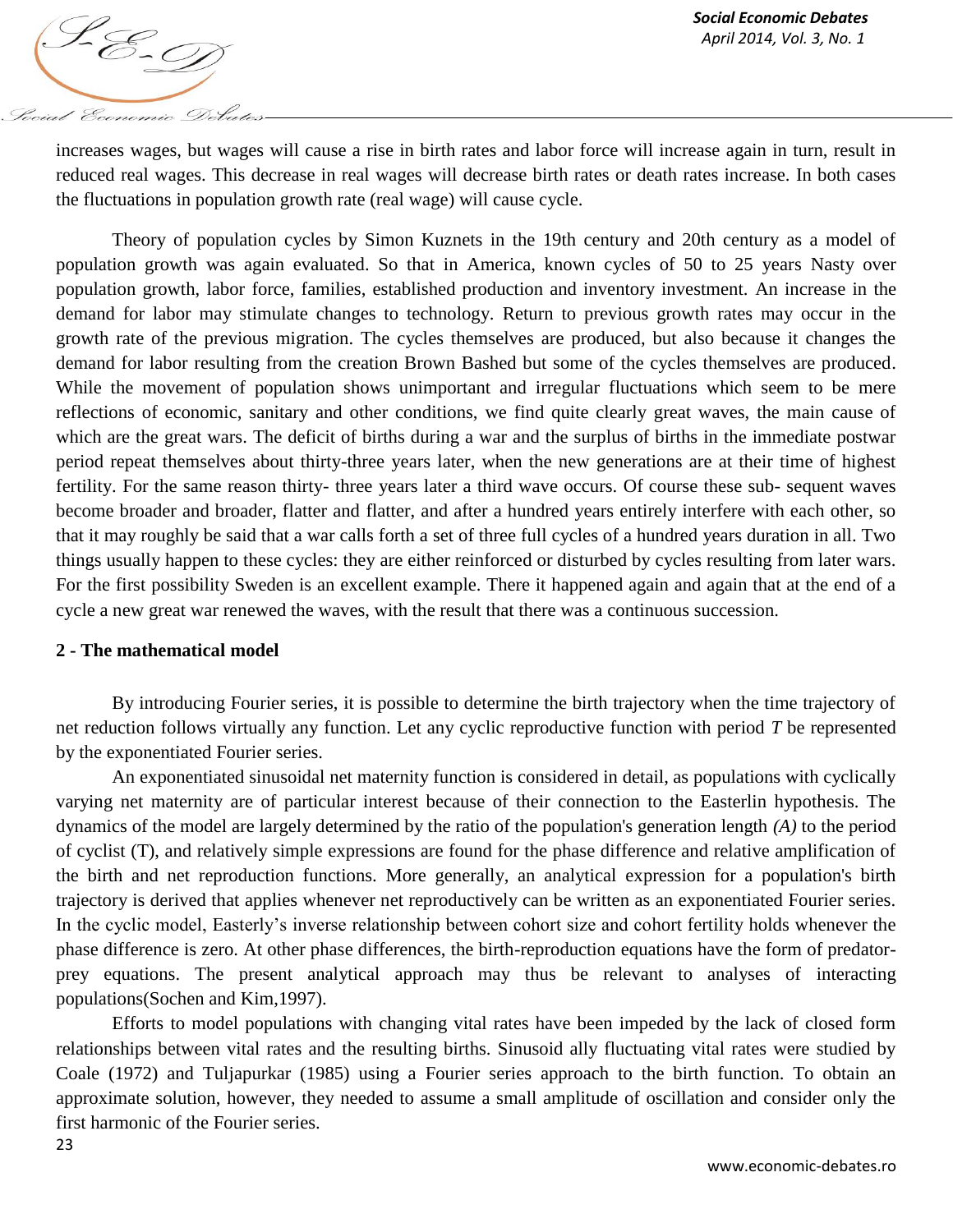The explanation was given about the Fourier series, it is possible that the net reproduction function is a different frequency and direction of these frequencies is a function of birth in a stable condition. As a result of the exponential Fourier series with period T and frequency ω is as follows (Sochen and Kim,1997):

$$
R(t) = exp\left[\frac{1}{2}a_0 + \sum_m a_m cos(m\omega t) + \sum_m b_m sin(m\omega t)\right]
$$
 (1)

Now, the net production function and a simplified mathematical equations with respect to the relationship that exists between the birth of the path can be achieved, so that we can come to the following function:

$$
g(t) = exp\left[\frac{1}{2}\left\{\frac{a_0 t}{a} + \sum_m a_m \left[\sin(m\omega t)\cot\left(\frac{1}{2}m\omega A\right) + \cos(m\omega t) - 1\right] + \sum_m b_m \left[\sin(m\omega t) + (1 - \cos(m\omega t))\cot\left(\frac{1}{2}m\omega A\right)\right]\right\}\right]
$$
(2)

Change is here in the logistic growth model and the frequency equation is applied to the growth of our workforce. It is for this we consider the three cases, the third mode is the only long-term population growth rates converge to a fixed rate to a fixed rate, others are not converging.

**First case:**

$$
(3)L(t) = [\sum_{m} a_m cos(m\omega t) + \sum_{m} b_m sin(m\omega t)] * \mathbfit{a}e^{nt}
$$

 $\lim_{t\to\infty} n(t) = \frac{L(t)}{L(t)} = \gamma(t)$ 

This long term viewpoint on population growth rate to a fixed rate does not converge.

**Second case:**

$$
(4)L(t) = ae^{n*}(\sum_{m} a_m \cos(m\omega t) + \sum_m b_m \sin(m\omega t))
$$

$$
\lim_{t \to \infty} n(t) = \frac{L(t)}{L(t)} = \beta(t)
$$

In this case, the long-term population growth rate depends on the view point does not converge to a constant growth rate.

**Third case:**

$$
(5)L(t) = \left[\sum_{m} a_m \cos(m\omega t) + \sum_m b_m \sin(m\omega t)\right] + \mathbf{a}e^{nt}
$$

24 Frequency is limited by the number of sentences.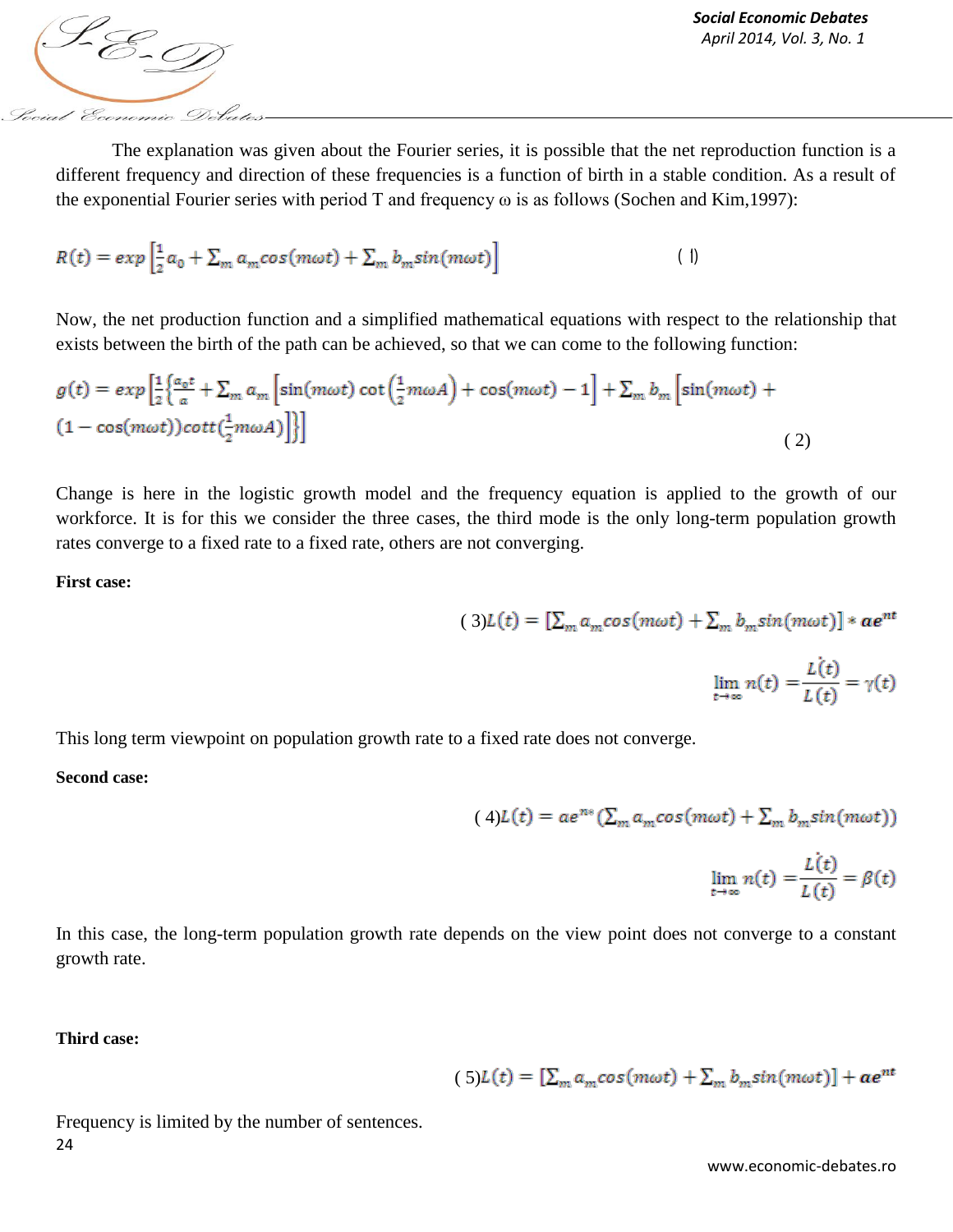

*Social Economic Debates*

 $\lim n(t) = \lim F(t, \omega, m, n) =$ 

$$
\dot{L}(t) = \frac{\partial L}{\partial t} = \sum_{m} c_m \cos(m\omega t) + \sum_{m} d_m \sin(m\omega t) + an e^{nt}
$$
\n
$$
n(t) = \frac{L(t)}{L(t)} \frac{\sum_{m} c_m \cos(m\omega t) + \sum_{m} d_m \sin(m\omega t) + an e^{nt}}{\sum_{m} a_m \cos(m\omega t) + \sum_{m} b_m \sin(m\omega t) + a e^{nt}}
$$
\n(6)

Proof that long-term in the equation is convergent to a constant growth rate is given below:

$$
\lim_{t \to \infty} \frac{\sum_{m} c_{m} \cos(m\omega t) + \sum_{m} d_{m} \sin(m\omega t) + an e^{nt}}{\sum_{m} a_{m} \cos(m\omega t) + \sum_{m} b_{m} \sin(m\omega t) + a e^{nt}} = \qquad (7)
$$
\n
$$
\lim_{t \to \infty} \frac{a e^{nt} (\frac{\sum_{m} c_{m} \cos(m\omega t) + \sum_{m} d_{m} \sin(m\omega t)}{a e^{nt}} + n)}{\lim_{t \to \infty} \frac{a e^{nt} (\frac{\sum_{m} a_{m} \cos(m\omega t) + \sum_{m} b_{m} \sin(m\omega t)}{a e^{nt}} + 1)} = n
$$

We here note that the number of clauses m limit is considered. This result is very accurate is this model, the frequency rate of population growth in the long run to a growth rate of fixed convergent, but during the period of transition population growth rate oscillations is faced with the oscillations of the cosine and sine terms can be explained and this analysis is more consistent with economic realities and facts.

$$
n(t) = \frac{L(t)}{L(t)} \frac{\sum_{m} c_m \cos(m\omega t) + \sum_{m} d_m \sin(m\omega t) + \cos^{nt}}{\sum_{m} a_m \cos(m\omega t) + \sum_{m} b_m \sin(m\omega t) + \cos^{nt}} = F(t, \omega, m, n)
$$

The above equation, the rate of population growth is a very interesting concept. The four parameters on population growth rate are impressive. The basic premise of classical growth only one parameter (n) has an effect on growth rate, as well as the logistic growth model only two parameters (n, t) on the growth rate affects. Such a result can gather that this is more accurate than previous assumptions and is more complete.

Another very important point in this model, it should be mentioned, is that in the long run, population growth rates will converge towards a fixed rate, that these results are compatible with the basic Solow growth model because of logistics, converge towards a long-term growth rate is zero and the model to explain changes in population growth rate assumptions of classical growth models.

Ifthepopulationgrowth rateequationto consider, namely:

 $n(t) = \frac{L(t)}{L(t)} \frac{\sum_{m} c_m cos(m\omega t) + \sum_{m} d_m sin(m\omega t) + a_n e^{nt}}{\sum_{m} a_m cos(m\omega t) + \sum_{m} b_m sin(m\omega t) + a e^{nt}}$ 

Notable in this frequency, the population growth rate is not fixed. I exchanges in population growth rate in this model can explain the frequency is better.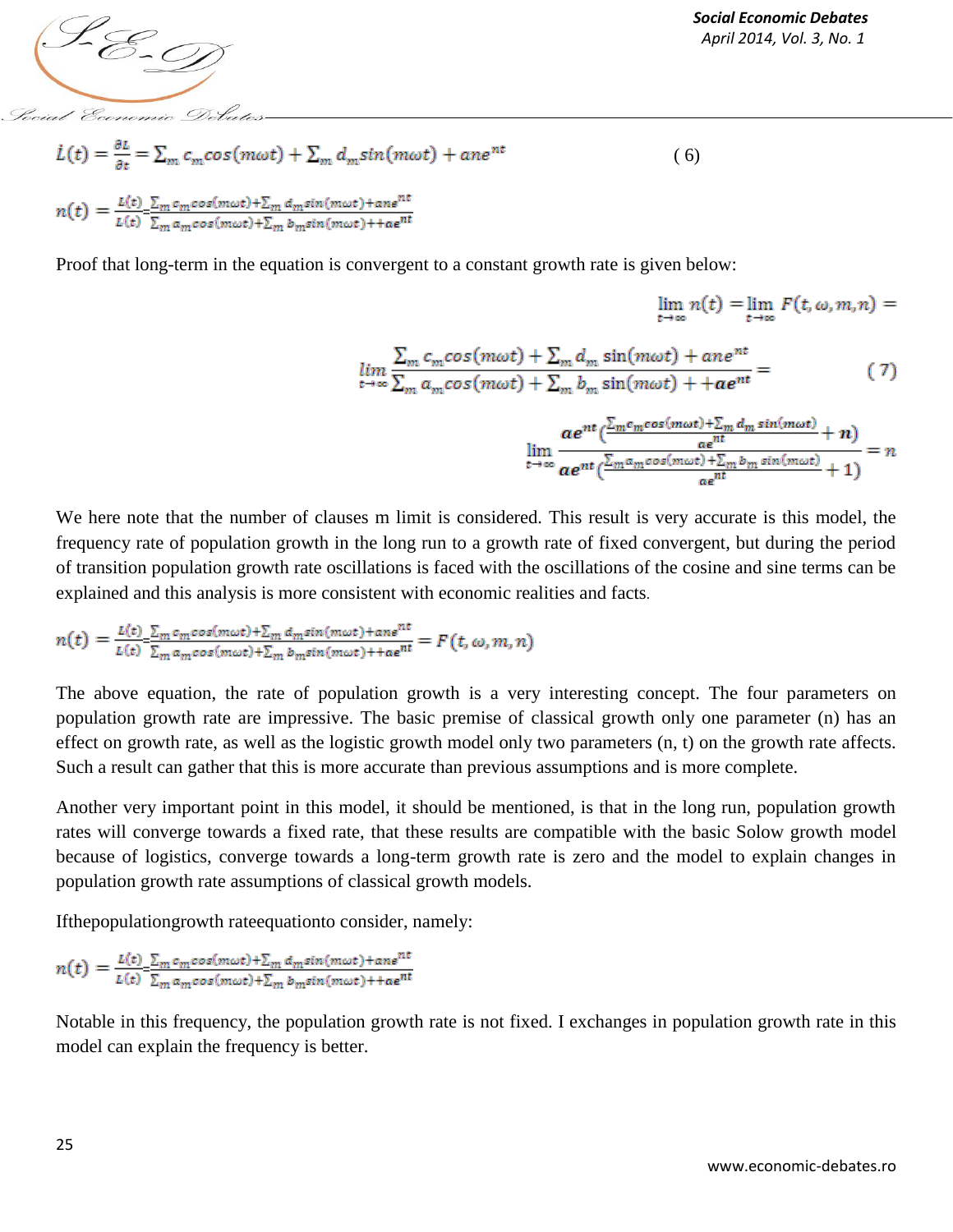

As is clear from the long-term population growth rates will converge to a constant. A result, all system variables (capital per capita, production per capita and per capita consumption are converging, the resulting differential equation derived from the assumption of Solow Swan convergence is important.

## **3 -Analysis of the Solow growth model Solow with a population frequency**

The Solow growth model - Swan under the assumption that we:

$$
\dot{r} = sf(r) - (\delta + n(t))r
$$

Where:

 $n(t) = F(t, \omega, m, n)$ 

The main difference here, the population growth rate is not constant but a function of time is longer. In conclusion reached advanced differential equations that can not be solved simply invest the time and cannot be simply the plateau value account said.

The answer to this kind of Bernoulli equation can be expressed as a whole. In general, if the Bernoulli equation as followed:

$$
\dot{x}(t) = a(t)x + b(t)
$$

That solve the differential equation above is as follows

$$
x(t) = e^{A(t)} \left( x_0 + \int_0^t b(\tau) e^{-A(\tau)} d\tau \right)
$$

So that:

$$
A(t) = \int_0^t a(\tau) d\tau
$$

If the production function per capita and population growth rate in the Solow equation, we replace the frequency, we have:  $\dot{r} + (n(t) + \delta)r = sAr^{\beta}$ 

To solve the Bernoulli differential equation that we use the following variable change: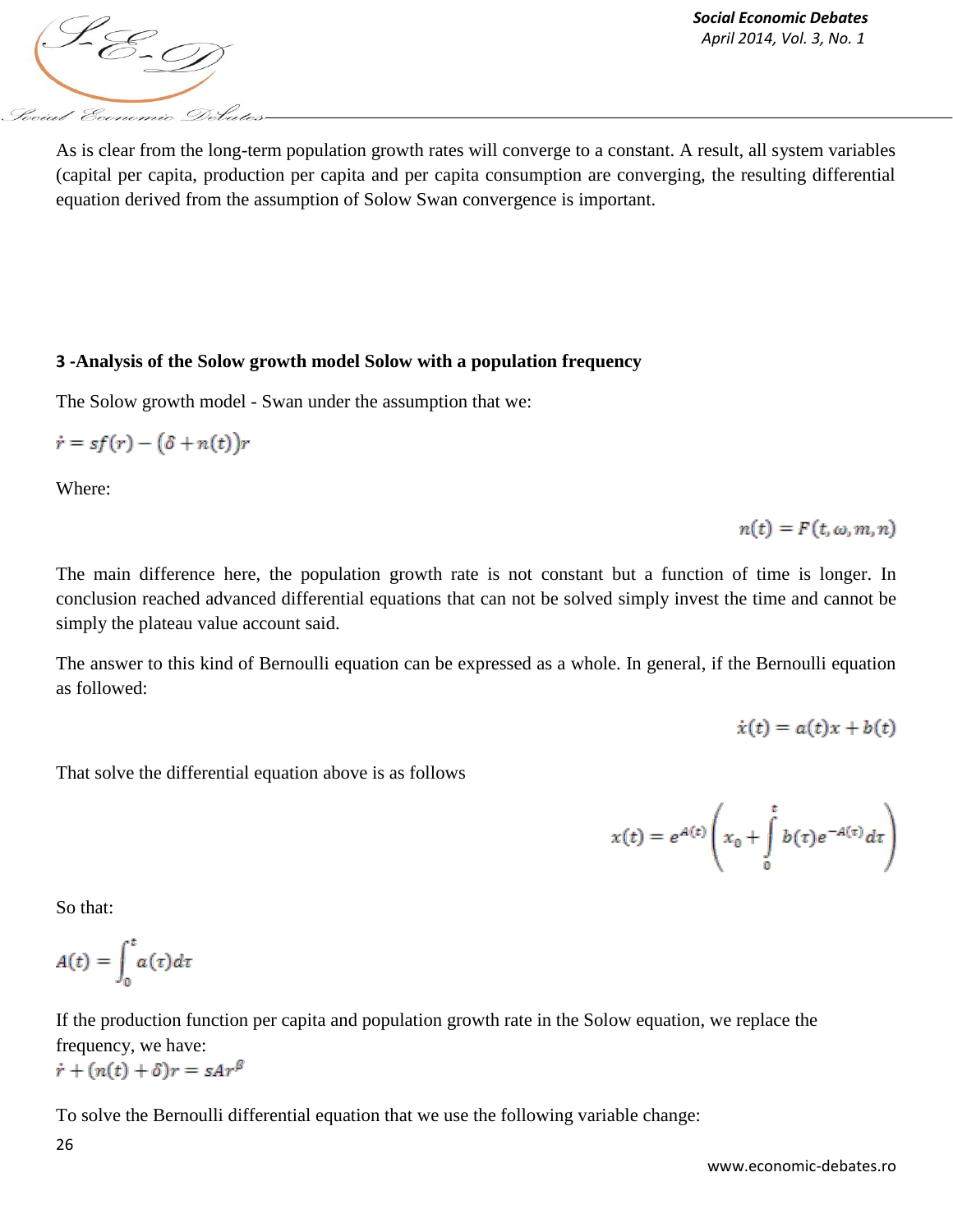

Where H (t)is as follows:

*Social Economic Debates*

 $u=r^{1-\beta}$ 

Thus we reach the following equation:

$$
\dot{u}(t) = -(1 - \beta)(n(t) + \delta)u(t) + (1 - \beta)sA
$$

The solution of this equation is as follows:

$$
u(t) = e^{H(t)} \left\{ r_0^{1-\beta} + s(1-\beta)A \int\limits_0^t e^{-H(t)} dt \right\}
$$

$$
H(t) = -(1 - \beta) \int_0^t (n(s) + \delta) ds
$$

Now, according to the population growth rate, we have:

 $n(t)=\frac{L(t)}{L(t)}\frac{\sum_{m}c_{m}cos(m\omega t)+\sum_{m}d_{m}sin(m\omega t)+ane^{nt}}{\sum_{m}a_{m}cos(m\omega t)+\sum_{m}b_{m}sin(m\omega t)+tae^{nt}}$ 

$$
H(t) = -(1 - \beta) \int_0^t \left( \frac{\sum_m c_m \cos(m\omega t) + \sum_m d_m \sin(m\omega t) + a n e^{nt}}{\sum_m a_m \cos(m\omega t) + \sum_m b_m \sin(m\omega t) + a e^{nt}} + \delta \right) ds
$$
  
= -(1 - \beta) \*  $\left\{ \ln \left( \sum_m a_m \cos(m\omega t) + \sum_m b_m \sin(m\omega t) + a e^{nt} \right) + \delta * t \right\}$ 

The answer is simple differential equation in the general case as follows:

$$
u(t) = e^{H(t)} \left\{ r_0^{1-\beta} + s(1-\beta)A \int_0^t e^{-H(t)} d\tau \right\} =
$$
  

$$
e^{-(1-\beta) * [\ln(\sum_m a_m \cos(m\omega t) + \sum_m b_m \sin(m\omega t) + a e^{nt}) + \delta * t]} \left\{ r_0^{1-\beta} + s(1-\beta)A \int_0^t e^{(1-\beta) * [\ln(\sum_m a_m \cos(m\omega t) + \sum_m b_m \sin(m\omega t) + a e^{nt}) + \delta * t]} d\tau \right\}
$$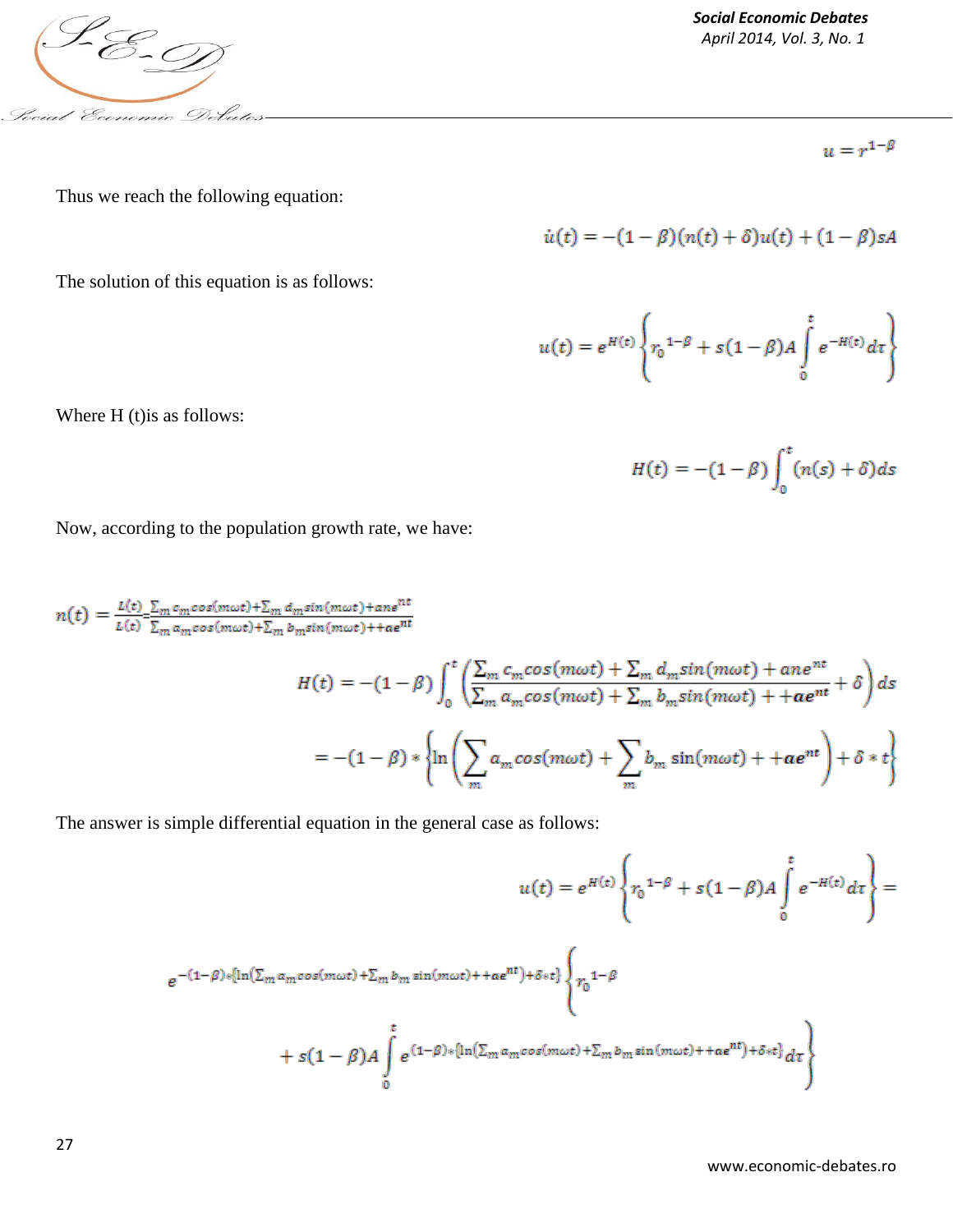

$$
= (\ln\left(\sum_{m} a_{m} \cos(m\omega t) + \sum_{m} b_{m} \sin(m\omega t) + a e^{nt}\right) + \delta * t)^{-(1-\beta)} \left\{r_{0}^{1-\beta} + s(1-\beta)A \int_{0}^{t} e^{(1-\beta)*[\ln(\sum_{m} a_{m} \cos(m\omega t) + \sum_{m} b_{m} \sin(m\omega t) + a e^{nt}) + \delta * t]} d\tau\right\}
$$

It can be found through numerical simulations of equation to be solved. As is clear from the equation, but its existing frequencies of Main capital per capita is certainly due to the frequency equation is population growth rate and the frequency of this type of equation is not in the capital per capita, per capita production and consumption not available. Frequency source to generate other words, the population frequencies.

We will focus on the equation of Solow - Swan in the steady state, we are applying these assumptions. The sine and cosine of these equations are bounded on the Bernoulli differential equation problem is not solved. If the analysis of the Solow growth model - Swan in the logistic growth model in the steady-state analysis of this equation, we finally reached the following equation:

$$
\lim_{t \to \infty} x(t) = \lim_{t \to \infty} \frac{b(t)}{a(t)} = \lim_{t \to \infty} \frac{sA(1-\beta)}{-(1-\beta)\left(\frac{\sum_{m} c_{m}cos(m\omega t) + \sum_{m} d_{m}sin(m\omega t) + an e^{nt}}{\sum_{m} a_{m}cos(m\omega t) + \sum_{m} b_{m}sin(m\omega t) + a e^{nt}} + \delta\right)} = \frac{sA(1-\beta)}{-(1-\beta)(n+\delta)} = -\frac{sA}{\delta + n}
$$
\n
$$
\tilde{r} = \left(\frac{sA}{\delta + n}\right)^{\frac{1}{1-\beta}}
$$

#### **Conclusion**

The economic growth theory usually the population growth is considered as an exponential growth rate; although this seems as a non-realistic assumption. According to Solow, the existence of a positive growth rate for population, for the purpose of explaining the economic growth is essential, but once an economic system determines its population growth path based on an exogenous rate. Any increase in the population growth rate (in ration to the previous rate) would describe lower per capita capital and production in the transition phase of the economy.

In this article we change the initial classic assumption and obtain the population growth rate based on the frequencies inherent in the population growth equation in accordance with the Four cycles. Here the Fourier series approach in adapted. To apply the Fourier series approach our equation should contain a series of frequencies, but since its derivative, that is the population growth rate has frequency therefore the main equation of population growth rate.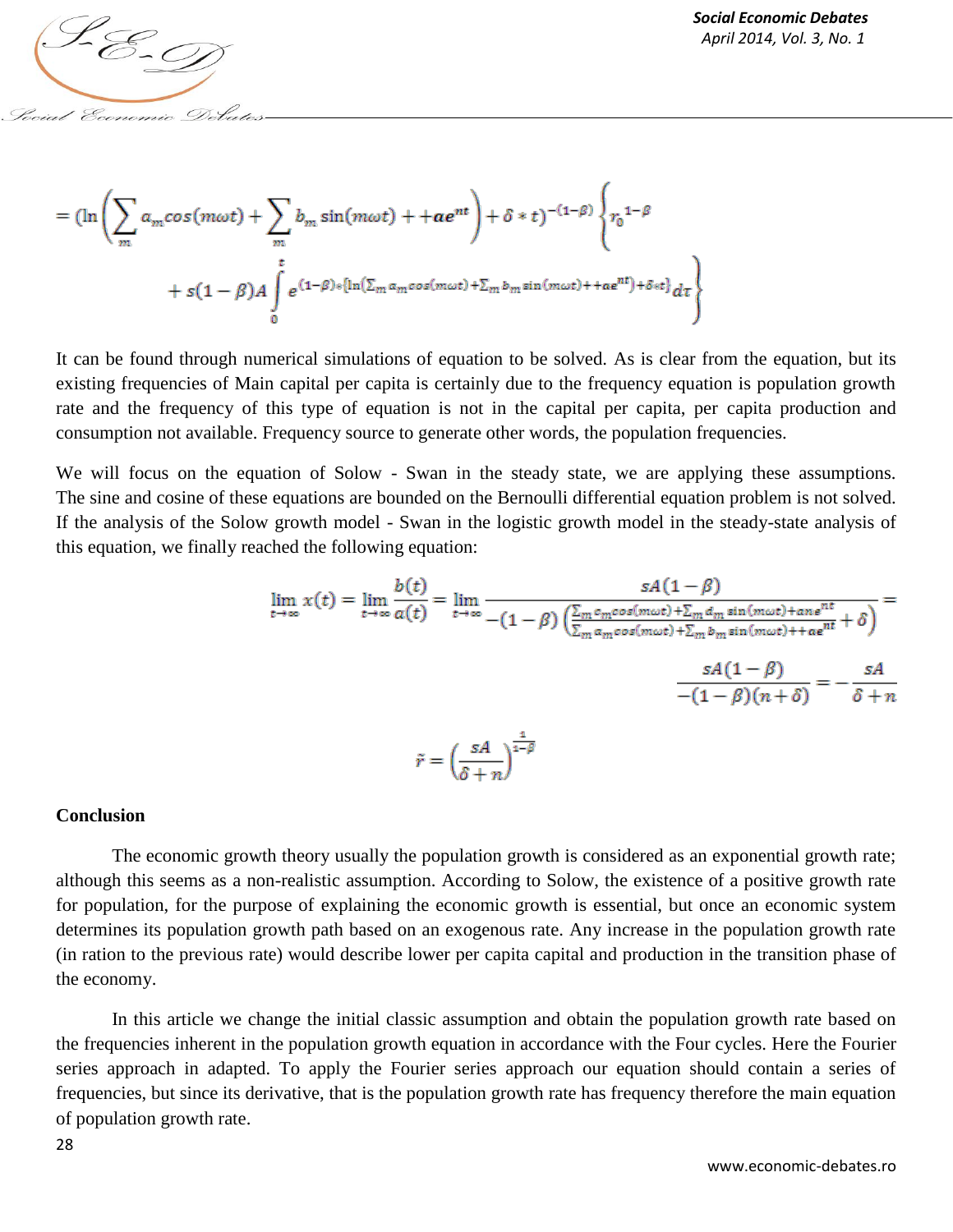

## **References**

Barro, Robert J and Xavier Sala-i-Marlin (2004), Economic Growth, Second Edition, New York: McGraw-Hill

Diamond, P. (1965), National debt in an neoclassical growth model, American Economic Review, 55(5), pp. 1126-1150.

Easterlin, Richard A. (1961). The American Baby Boom in Historical Perspective, American Economic Review, December,LI(5):869-911, and reprinted (with an additional appendix) as Occasional Paper 79 (1962), NBER.

Easterlin, Richard A. (1966b). On the Relation of Economic Factors to Recent and Projected Fertility Changes, Demography 3(1), 131-151.

Fourier, J. (1955). The Analytical Theory of Heat. Dover, New York.

Jackson, D. (1941). Fourier series and orthogonal polynomials.MathematicalAssoc.of America, Washington, D.C.

Juan Gabri Brida and Erick Jose Limas Maldonado, Re-formulation of the Solow economics growth model whit the Richards population growth law.

Kim, Y.J. and R. Schoen (1996). Populations with sinusoidal birth trajectories. *Theoretical Population Biology,*  Vol. 50: 105-123.

J Popul Econ 6(4):353–362

Samuelson, P. A., (1958), An Exact Consumption-Loan Model of Interest with or without the Social Contrivance of Money, Journal of Political Economy, LXVI (December, 1958), 467-482. Reprinted in

Samuelson, P. A., The Optimum Growth Rate for Population," Inter-national Economic Review,

XVI (October 1975), 531-538.

Samuelson PA (1976) The optimum growth rate for population: agreement and evaluations. IntEcon Rev 17(2):516–525

Samuelson, Paul A. (1976). "An Economist's Non-linear Model of Self-generated fertility Waves," *Population Studies,*30:243-248.

Schoen, R. and Y.J. Kim. (1994), Cyclically stable populations. *Mathematical Population Studies* 4:283-295.

Solow, R.M., A Contribution to the Theory of Economic Growth, QuarterlyJournal of Economics, 70, 65, (1956).